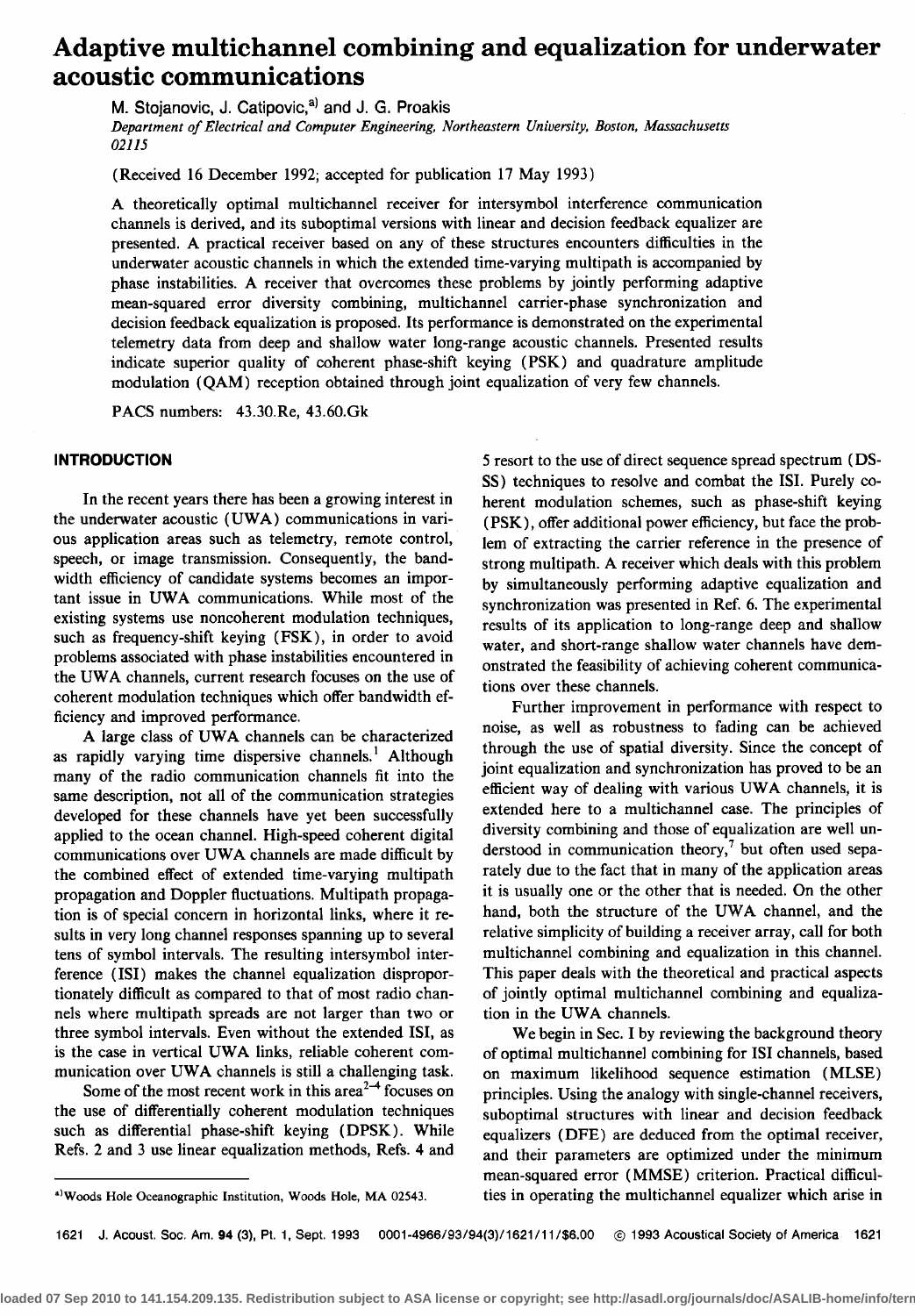**the presence of large time-varying Doppler shifts are discussed in Sec. II, and a receiver which jointly performs MMSE multichannel combining, carrier phase recovery and fractionally spaced decision feedback equalization is presented. The receiver uses an adaptive algorithm which is a combination of recursive least squares (RLS) method and a second-order multichannel digital phase locked loop (DPLL), and can be implemented in a fast, numerically stable version. The algorithm is tested and proved efficient on experimental telemetry data, and some of the results are shown in Sec. III. The experiments, conducted by the Woods Hole Oceanographic Institution (WHOI), were performed in both deep and shallow water long-range UWA channels. The results demonstrate the fact that superior performance of coherent reception in UWA channels can be obtained through joint diversity combining and equalization.** 

# **I. OPTIMAL MULTICHANNEL COMBINING AND DATA DETECTION IN ISI CHANNELS**

**In this section we address the problem of extracting the transmitted data sequence from the signal received over a number of propagation paths and observed across an array of sensors. Due to the widespread use of linear beam**forming in the UWA signal processing, it may seem natu**ral to first use the array to beamform to each of the multiple signal reflections, and subsequently coherently combine the ISI free signals. However, the ML detector yields a different solution. The optimal ML combiner is shown to contain elements of a classical beamformer. However, it makes use of multiple arrivals, rather than treating them as an unwanted interference. In such a way, it benefits from the implicit time diversity present in the multipath propagation, as well as from the explicit, spatial diversity.** 

**Let us assume the most general channel model in which each of the array sensors observes the transmitted signal passed through a different channel with some noise added. The transmitted signal is a data sequence linearly modulated onto a carrier, and it is represented in its equivalent complex baseband form as** 

$$
u(t) = \sum_{n} d(n)g(t - nT), \qquad (1)
$$

where  $\{d(n)\}\$ is the sequence of M-ary data symbols,  $g(t)$ **is the basic transmitter pulse, and T the signaling interval. The channel, as seen by one of the K sensors, is described**  by its impulse response  $f_k(t)$ , which includes any transmit **filtering. Both the effects of time delay and phase deviations are included in this response, and for the moment we**  treat  $f_k(t)$  as constant in some interval of time  $T_{obs}$  in **which the received signals are given by** 

$$
v_k(t) = \sum_{n} d(n) f_k(t - nT) + v_k(t),
$$
  

$$
t \in T_{obs}, \quad k = 1,..., K.
$$
 (2)

**1622 d. Acoust. Soc. Am., Vol. 94, No. 3, Pt. 1, Sept. 1993 Stojanovic et aL: Adaptive multichannel 1622** 

The term  $v_k(t)$  represents zero mean additive noise which **is independent of the data. In other words, no multipath effects are treated as noise.** 

**In a special case of plane wave propagation, each of**  the received signals contains a number of reflections shifted **in time across the array as given by** 

$$
f_k(t) = \sum_{p=1}^P g_p[t - (k-1)T_p]e^{-j(k-1)\varphi_p}, \quad k = 1, ..., K,
$$
\n(3)

where  $g_p(t)$  is the response of the pth propagation path,  $T_p$ **is the uniform delay between the array elements experi**enced by the signal traveling on that path, and  $\varphi_p$  is its **corresponding phase angle. In matrix notation, this is expressed as** 

$$
\mathbf{f}(t) = \mathbf{\Phi} \mathbf{g}(t). \tag{4}
$$

In a narrow-band case, the operator  $\Phi$  reduces to matrix **multiplication by** 

$$
\Phi = \begin{bmatrix} 1 & \cdots & 1 \\ e^{-j\varphi_1} & \cdots & e^{-j\varphi_p} \\ \vdots & & \vdots \\ e^{-j(K-1)\varphi_1} & \cdots & e^{-j(K-1)\varphi_p} \end{bmatrix}
$$
(5)

**and all the vectors are defined as column vectors. The received signals are arranged in a vector** 

$$
\mathbf{v}(t) = \sum_{n} d(n) \mathbf{f}(t - nT) + \mathbf{v}(t) = \overline{\mathbf{v}}(t) + \mathbf{v}(t). \quad (6)
$$

**Assuming that the noise is temporally white Gaussian with covariance** 

$$
E\{\mathbf{v}(t)\mathbf{v}'(t)\} = \mathbf{R}_v
$$
 (7)

the log-likelihood function of the data sequence  $\mathbf{d} = \{d(n)\}\$ **is given by** 

$$
\mathbf{\Lambda}(\mathbf{d}) = -\int_{T_{\text{obs}}} \left[ \mathbf{v}(t) - \overline{\mathbf{v}}(t) \right]' \mathbf{R}_{\mathbf{v}}^{-1} \left[ \mathbf{v}(t) - \overline{\mathbf{v}}(t) \right] dt, \tag{8}
$$

**where prime denotes conjugate transpose. Maximizing this function with respect to the data sequence is equivalent to maximizing** 

$$
L(\mathbf{d}) = 2 \operatorname{Re} \sum_{n} d^*(n) \int_{T_{obs}} \mathbf{f}'(t - nT) \mathbf{R}_v^{-1} \mathbf{v}(t) dt
$$

$$
- \sum_{n} \sum_{m} d^*(n) d(m) \int_{T_{obs}} \mathbf{f}'(t - nT)
$$

$$
\times \mathbf{R}_v^{-1} \mathbf{f}(t - mT) dt. \tag{9}
$$

**In the last expression we recognize the term** 

$$
y(n) = \int_{T_{\text{obs}}} \mathbf{f}'(t - nT) \mathbf{R}_v^{-1} \mathbf{v}(t) dt
$$
 (10)

**as the sum of the matched-filter outputs sampled at time n T. We use the notation**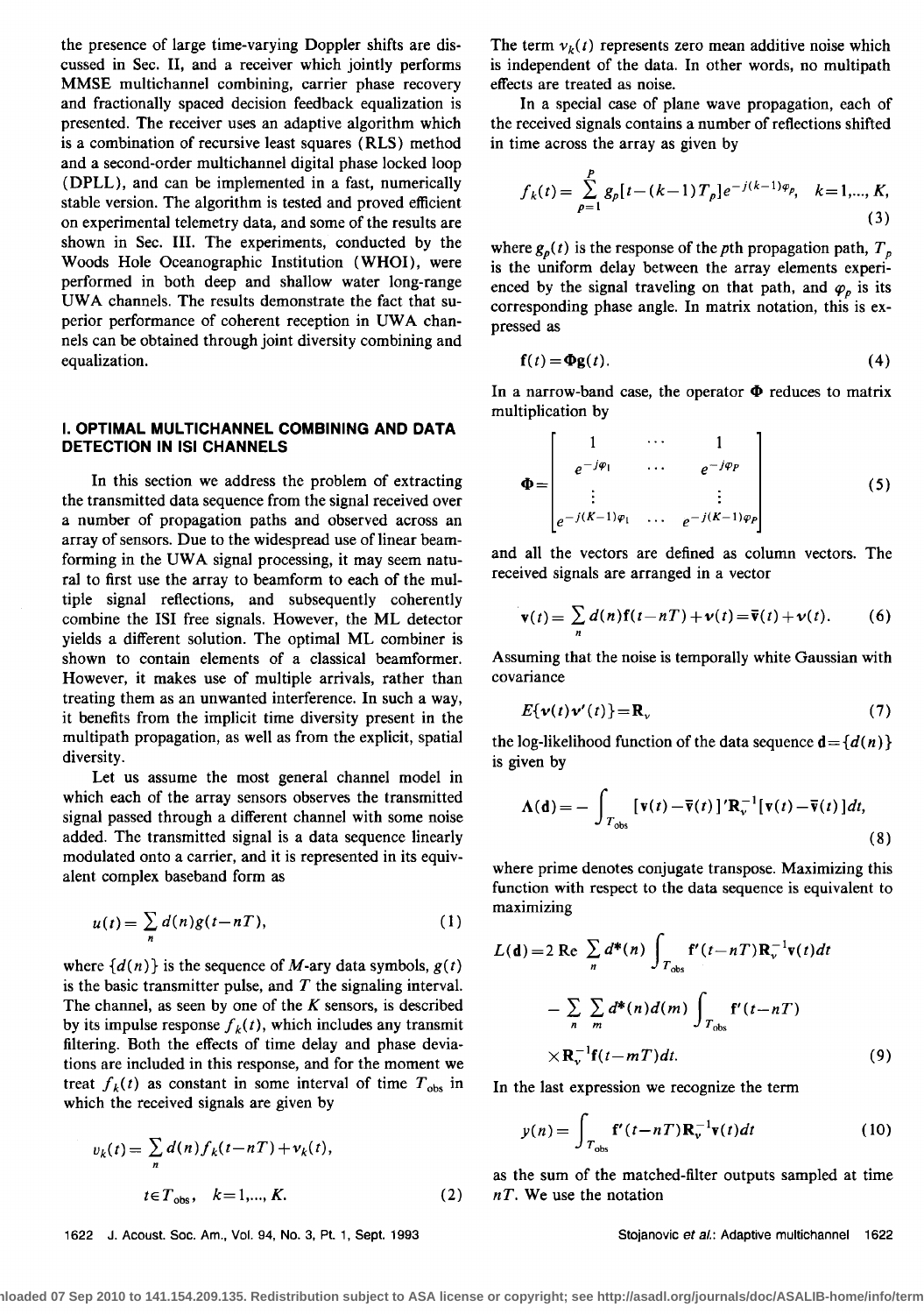

**FIG. 1. Optimal multichannel receiver.** 

$$
R_{n,m} = R_{n-m} = \int_{T_{\text{obs}}} \mathbf{f}'(t - nT) \mathbf{R}_v^{-1} \mathbf{f}(t - mT) dt \quad (11) \quad \text{matched filters.} \\ \text{beamforming, fi}
$$

**and refer to this term as the composite channel autocorrelation function. With this notation the expression (9) is rewritten as** 

$$
L(d) = 2 \text{ Re } \sum_{n} d^{*}(n) y(n) - \sum_{n} \sum_{m} d^{*}(n) R_{n-m} d(m)
$$
\n(12)

**and the most likely transmitted data sequence is determined as** 

$$
\tilde{\mathbf{d}} = \arg \max_{\mathbf{d}} L(\mathbf{d}).
$$
 (13)

**The expressions (10) and (12) for the equivalent likelihood function suggest an optimal multichannel receiver structure as shown in Fig. 1. The optimal receiver consists of a combiner and a single-channel postprocessing algorithm for determining that data sequence d which has the largest likelihood given the combiner output and the knowledge of the composite channel autocorrelation function, subject to the constraint that data symbols take one of M possible values. The combiner itself consists of the**   $K \times K$  noise covariance inverse (in case of correlated **Gaussian noise in each of the channels this would be a**   $K \times K$  linear filter), followed by a bank of matched filters **each of which is matched to the channel as seen by the corresponding sensor. The matched-filter outputs are synchronously sampled using symbol rate sampling and coherently combined.** 

**It may be interesting at this point to draw a parallel between the structure obtained and one that would employ a classical beamformer. For the sake of simplicity, let us concentrate on a narrow-band case, in which the propagation time between the array elements is much smaller than**  the symbol duration,  $T_p \ll T$ . In such a case, given the **angles of signal arrivals from different paths, the optimal receiver has the structure as given in Fig. 2. It incorporates**  a  $P \times K$  matrix transformation  $\Phi'$  followed by a bank of **filters matched to the individual path responses. In the simplest case, when there is no dispersion on individual paths, each of these filters is given by a complex channel gain multiplying the basic transmitter pulse. A classical beamformer on the other hand, designed to resolve the**  multiple arrivals based on their angular separation,<sup>8</sup> applies a matrix transformation  $(\Phi' \Phi)^{-1} \Phi'$  on the input **signals. It thus introduces additional noise correlation and** 



**FIG. 2. Optimal narrow-band multichannel receiver.** 

**results in the lower output SNR if followed immediately by matched filters. Therefore, we can say that the optimal beamforming, from the perspective of data sequence detec**tion, is represented by the transformation  $\Phi'$ , whose task, **together with that of matched filtering, is to weight signals from different channels and paths proportionally to their energy. In this manner, the optimal receiver coherently combines multiple reflections in each of the channels, making use of all of their energy, rather than using only one signal arrival per channel, as would have been the case with a classical beamformer. Similar arguments hold in a broadband case, except that the equivalent structure of the optimal receiver is somewhat more complicated.** 

**Although theoretically identical, the two structures shown in Figs. 1 and 2 may lead to different implementations. In practice, the channel responses are not a priori known and are also time varying. Hence adaptive implementation is desirable, in which one can either make no assumptions about the spatial distribution of signals across the array, and implement the structure of Fig. 1, or one may resort to the angle of arrival estimation and implement a smaller, P-channel combiner of Fig. 2. The tradeoffs are many and largely depend on the ability to estimate and track the angles of arrival, provided that the planewave propagation assumption holds. Furthermore, in a practical implementation with finite length filters, there is a closed form MMSE solution for the first, but there is no closed form solution in the second case, due to the con**strained structure of matrix  $\Phi$ . We chose to concentrate on **a K-channel combiner, since it requires no a priori knowledge of the channel structure, such as the number of multiple arrivals, which may be a difficult information to acquire for large range to depth ratios. It neither requires any particular array geometry, and can be used with as few as two sensors, which still provide diversity gain.** 

# **A. Optimal multichannel equalization**

**In many cases of practical interest, the computational complexity of the optimal structure becomes prohibitively high. For example, at a transmission range of three convergence zones in deep water, using a rate of 300 symbols per second, the ISI will span about 20 symbols, which makes even the Viterbi algorithm impractical to use. On the other hand, for shorter channel responses which result either at shorter ranges or at lower symbol rates, the use of the Viterbi algorithm aided by an adaptive channel estimator is a viable way of achieving high quality coherent communications. In order to reduce the computational com-**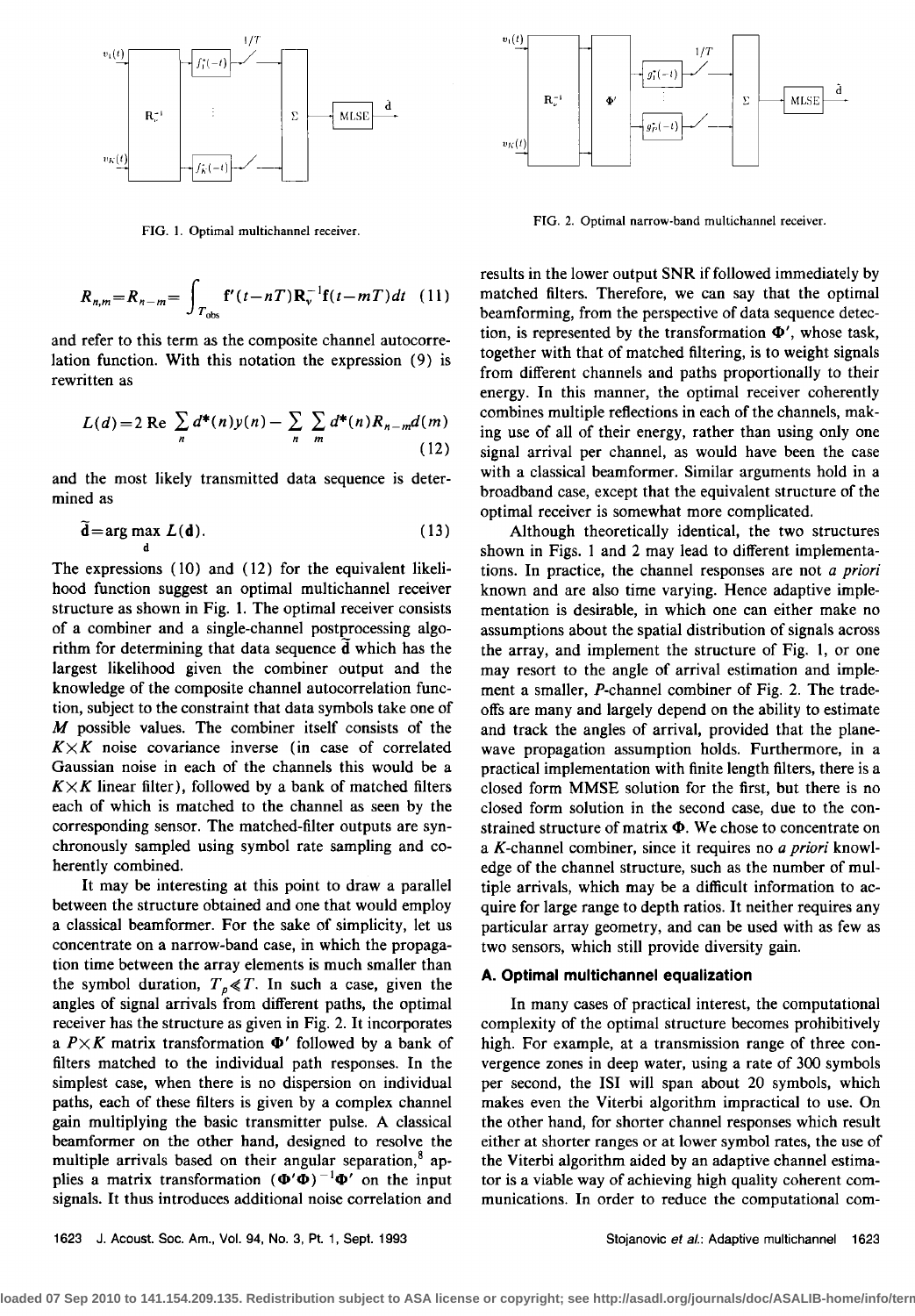**plexity, and make the multichannel receiver applicable to the long range UWA channels, we next consider suboptimal versions in which the MLSE block of the optimal receiver is replaced by a different detection algorithm. Essentially this is the problem of optimal multichannel com**bining and equalization. This problem was analyzed in Ref. **9 for linear and decision feedback equalizers, while we use here a simpler approach of merely deducing those structures from the optimal one, using sufficient statistics. Besides computational simplicity, the advantage of using an equalizer in place of the MLSE, is that it makes no assump**tions about the underlying noise distribution.<sup>10</sup>

The expression (12) shows that the sequence  $\{y(n)\}$ **of combiner outputs represents the set of sufficient statis**tics for detecting the data sequence  $\{d(n)\}\$  since it is the **only variable of the likelihood function that depends on the input signals. In other words, any multichannel equalizer structure, optimized under the MMSE criterion, will consist of exactly the same combiner part, while all the subsequent processing can be performed in a single channel, i.e.,**  on the sequence  $\{y(n)\}\$  of combiner outputs. The problem **of optimizing the multichannel equalizer parameters therefore reduces to the single-channel discrete time optimization problem. Using this fact, the classical principles of**  single-channel equalization techniques<sup>7</sup> can be directly ap**plied to obtain the corresponding multichannel equalizers.** 

**The combiner output, as a function of the desired data symbols, is given as** 

$$
y(n) = \sum_{k} d(k) R_{n-k} + \xi(n),
$$
 (14)

where  $\xi(n)$  is zero mean Gaussian noise with

$$
E\{\xi(n)\xi^*(n-m)\} = R_m. \tag{15}
$$

**A linear symbol spaced equalizer with an infinite number**  of taps  $\{a_n\}$  gives an estimate of the data symbol  $d(n)$  as

$$
\hat{d}(n) = \sum_{k} a_k y(n-k) \tag{16}
$$

**based on which final decision is made by quantizing it to the nearest symbol value. The MMSE solution for the equalizer transfer function is** 

$$
A(z) = 1/[1 + R(z)], \qquad (17)
$$

where we have assumed that  $E\{|d(n)|^2\}=1$ , and

$$
R(z) = \sum_{m} R_m z^{-m} \tag{18}
$$

with  $R_m$  as given in Eq. (11).

**The potential benefits of multichannel equalization are most easily seen in the case of spatially white noise. In this**  case  $\mathbf{R}_{v} = \sigma_{v}^{2} \mathbf{I}$ , and the composite channel spectrum  $R(z)$ **represents the sum of the individual channel's spectra,**   $R_k(z)$ , normalized by the input noise power. Hence, if there is a spectral null in one of the channels  $\left[ R_k(e^{j\omega T}) \right] = 0$ for some  $\omega$ ], in which case a single-channel equalizer **would encounter difficulties, it does not imply a null in the**  composite spectrum  $R(z)$ , which is the one the multichan**nel equalizer is attempting to adjust to. At the same time,** 



**FIG. 3. Optimal multichannel DFE.** 

**with more channels it becomes less likely that spectral nulls in different channels will coincide. In other words, the equalizer does not really see the individual channels, but only their coherent combination. Nevertheless, better performance is achievable if a decision feedback type of the equalizer is used.** 

**The optimal multichannel DFE is obtained similarly using its single-channel counterpart. It consists of an optimal receiver's combiner part followed by a discrete time single-channel DFE, as shown in Fig. 3. The only function relevant for determining the DFE parameters is again the composite channel spectrum R (z). The ideal DFE consists**  of an infinitely long anticausal feedforward filter  $A(z)$  and the causal feedback filter  $B(z)$ . Using the spectral factorization<sup>11</sup>

$$
R(z) + 1 = L(z) L^{*}(1/z^{*}), \qquad (19)
$$

where  $L(z)$  denotes the causal and stable factor, the **MMSE solution for the DFE filters is** 

$$
A(z) = \frac{1}{L(0)L^*(1/z^*)}, \quad B(z) = \frac{1}{L(0)} L(z) - 1.
$$
\n(20)

**In the stationary environment, both linear and decision feedback equalizers result in the steady state MSE equal to**   $a_0$ , the zeroth tap of the corresponding feedforward filter. **The DFE's MSE however is always smaller than that of the linear equalizer.** 

**Our experimental results have indeed shown superior performance with a DFE, and the next section deals in detail with an adaptive implementation of a multichannel DFE. However, no matter which structure is used, similar problems concerning the adaptive implementation will arise, and the principles discussed in the next section are applicable to both the optimal and the structures with equalizers.** 

## **II. JOINTLY ADAPTIVE MULTICHANNEL CARRIER RECOVERY AND DECISION FEEDBACK EQUALIZATION**

**All the structures discussed so far were based on the assumption that the receiver has knowledge of the channel responses at all times. A practical receiver is aided by a channel estimator whose adaptation has to be carried out continuously to meet the rapidly changing conditions in the ocean channel. Knowledge of the channel responses involves knowledge of the multipath structure, propaga-**

**1624 d. Acoust. Soc. Am., Vol. 94, No. 3, Pt. 1, Sept. 1993 Stojanovic et al.: Adaptive multichannel 1624**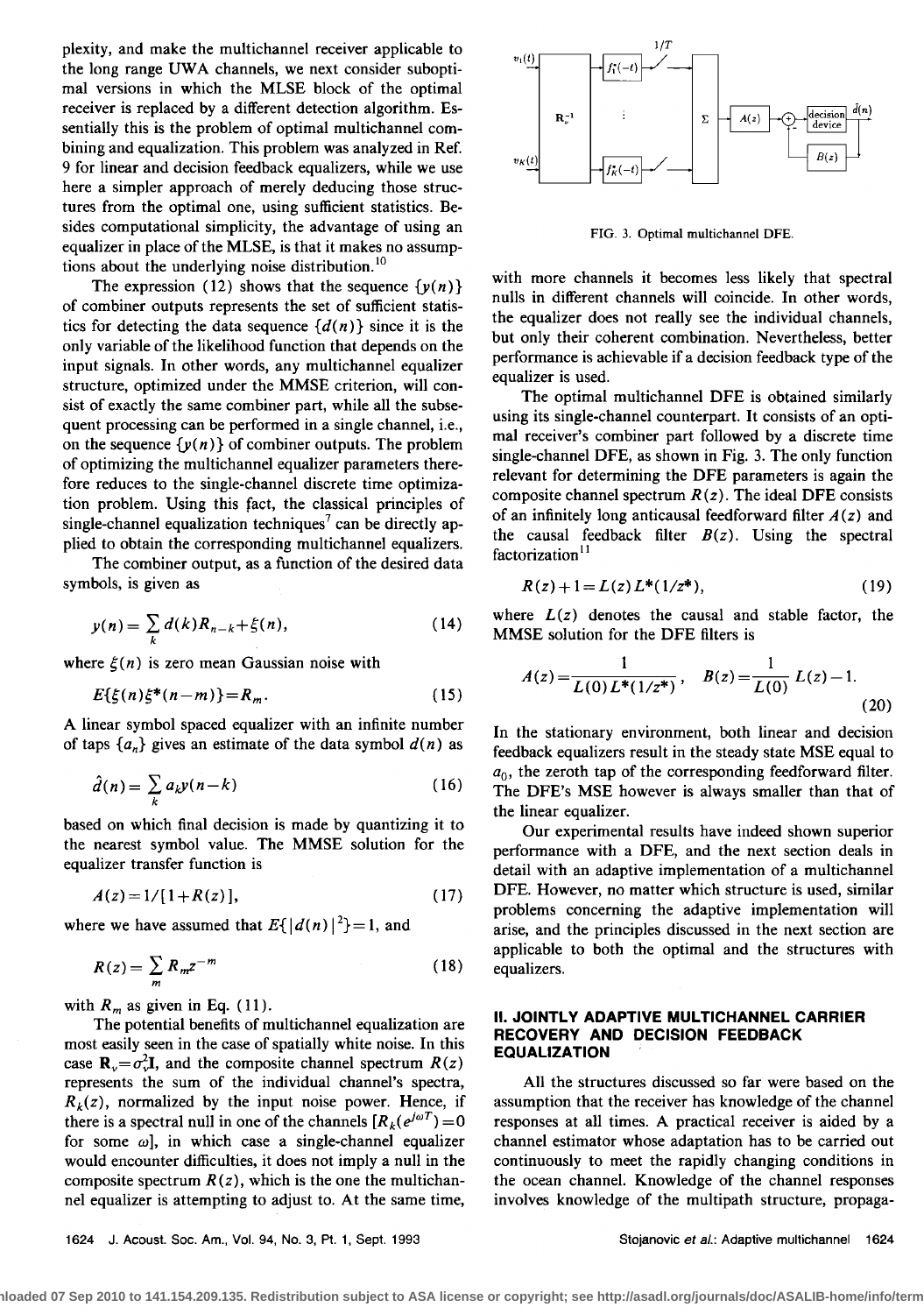

**FIG. 4. Adaptive multichannel DFE.** 

**tion delays and carrier phases. Of these three, carrier phase is by far the most rapidly changing parameter in the UWA channel. In classical communication systems, in which carrier and bit synchronization are performed separately from equalization, the presence of strong time-varying multipath affects the performance of a synchronization subsystem, resulting in poor tracking capabilities. The residual phase**  fluctuations on the other hand, impair the equalizer's per-<br>formance, and may result in the tap rotation **formance, and may result in the tap rotation**  phenomenon.<sup>12</sup> The reason for this is that the rate of con**vergence of the equalizer tap update algorithm is lower than the rate at which the carrier phase changes. A possible solution to this problem is to jointly perform synchronization and equalization, and it appears to be particularly suitable for the UWA channels with severe multipath. 6** 

**The structure of an adaptive multichannel carrier phase synchronizer and DFE is shown in Fig. 4. The signals in all of the channels are frame synchronized prior to any processing. This is accomplished by matched-filtering to a known channel probe. The signaling frame is shown in Fig. 5. It consists of the channel probe, and a data block which itself starts with a training sequence. Frame synchronization is performed periodically, at the start of each frame, and it provides coarse alignment in time for the duration of a frame.** 

**The overall channel response as a function of delay r at time t can be written as** 

$$
f_k(\tau, t) = h_k(\tau, t) e^{j\theta_k(t)}, \quad k = 1, ..., K
$$
 (21)

so as to explicitly indicate the carrier phase  $\theta_k(t)$  in each of **the channels, and the more slowly varying part of the re**sponse  $h_k(\tau,t)$ . The received signal in the kth channel at **time t is then given as** 

$$
v_k(t) = \sum_n d(n)h_k(t - nT,t)e^{j\theta_k(t)} + v_k(t).
$$
 (22)



**FIG. 5. Signaling frame.** 

**1625 J. Acoust. Soc. Am., Vol. 94, No. 3, Pt. 1, Sept. 1993**  **These signals are sampled at a Nyquist or higher rate, and fed into the bank of feedforward fractionally spaced equalizers. Sampling is performed at an arbitrary initial time instant, and we assume asampling rate of 2/T without loss of generality. This sampling rate is sufficient for signals bandlimited to 1/T. The outputs of the feedforward filters are produced once per symbol interval, and since the fractionally spaced equalizers have the capabilities of analog**  filters<sup>13</sup> they implicitly account for symbol synchroniza**tion. Periodic frame synchronization ensures that the desired signal always stays within the time span of the equalizer, and no explicit symbol delay tracking is needed.** 

**Looking at the structure of the receiver it is seen that there is no explicit linear equalization following the multichannel combinet as is the case in the optimal structure of Fig. 3. However, one can think of an alternative optimal structure in which the feedforward equalizer is moved into each of the matched-filtering branches. The functions of the feedforward section of the adaptive receiver now become apparent. It performs ( 1 ) adaptive matched filtering, (2) symbol synchronous sampling, and (3) linear equalization for reducing the ISI of future symbols. This temporal processing accounts for coherent combining of multiple arrivals in each of the diversity branches.** 

**Following the feedforward filters is the multichannel carrier phase synchronizer. Depending on the particular channel characteristics, itmay not be necessary to have a separate phase-locked loop (PLL) for each of the diversity branches if there is sufficient coherency between the carrier phases in different channels. In the application of interest, however, we found that due to the possibly large differences in time varying Doppler frequency offsets caused by unpredictable motion of the receiver array, it was necessary to have as many phase estimators as diversity channels. This is also one of the reasons that preclude the use of**  a passband DFE structure<sup>14</sup> in the multichannel form. In **this structure, the carrier phase correction is moved further into the decision feedback loop, resulting in minor improvements.** 

**After coherent combining, the signals from different channels are fed into the common decision feedback part of the equalizer. Since all the receiver parameters are updated jointly based on the single symbol estimation error, the performed spatial processing can be said to be of a maximal ratio combining type. In a pure maximal ratio (maximal \$NR) combiner, which operates in conditions of no ISI, each diversity signal is weighted proportionally to its strength, and coherently combined with the others prior to decision making. ? Indeed, if there were no ISI, the two structures would be equivalent. When there is ISI present,**  the multichannel receiver retains similar properties in the **sense that if there is a channel with no signal in it, it will automatically be rejected in the process of adaptation, while the remaining channels will be favored according to their energy.** 

## **A. Receiver algorithm**

**Having established the receiver structure, we can proceed to determine the optimal values of its parameters. The optimization criterion we use is the minimum mean-**

**Stojanovic et al.: Adaptive multichannel 1625** 

loaded 07 Sep 2010 to 141.154.209.135. Redistribution subject to ASA license or copyright; see http://asadl.org/journals/doc/ASALIB-home/info/terr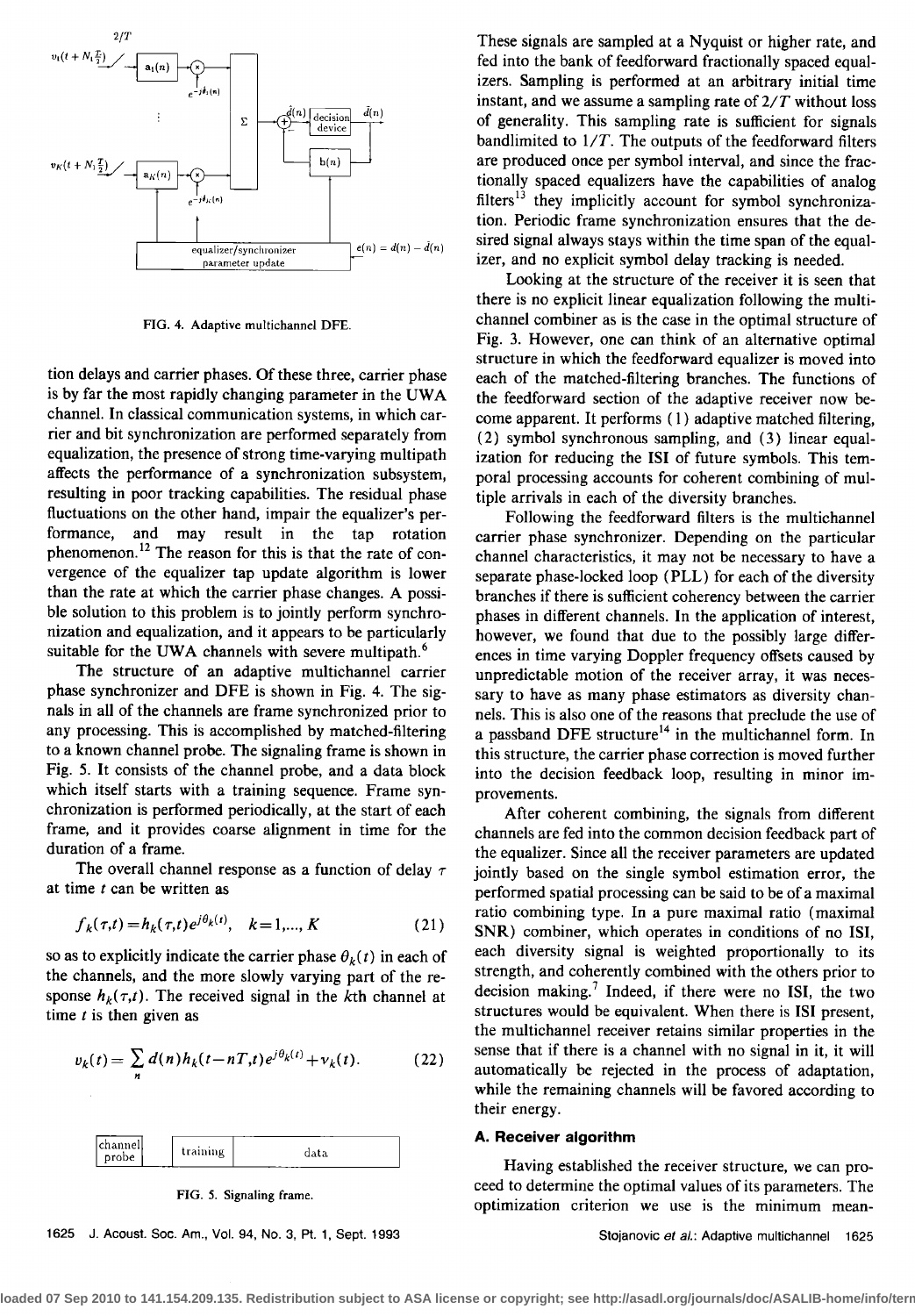squared error between the estimated data symbol  $\hat{d}(n)$  and the transmitted symbol  $d(n)$ . The receiver parameters to **be determined are the tap weights of the multichannel feedforward equalizer, feedback equalizer coefficients, and the carrier phase estimates. In general, there are two ways of computing the equalizer parameters. One is the direct adaptation of the equalizer coefficients driven by the output error, and the other is their computation from the estimated channel impulse response. Although the latter is potentially more robust to the time variations of the**  channel,<sup>16</sup> we chose the usual, direct method, as computa**tionally less involved.** 

**Assuming the constant channel impulse response and carrier phase in some short interval of time, one arrives at the optimal values of equalization and synchronization parameters. Let the kth channel feedforward equalizer tap weight vector be** 

$$
\mathbf{a}'_k = [a^k_{-N_1} \cdots a^k_{N_2}]^*,\tag{23}
$$

**where the tap weights are taken as conjugate for later con**venience of notation. The input signal samples stored in the kth feedforward equalizer at time  $nT$  are represented in a **vector** 

$$
\mathbf{v}_{k}(n) = [v_{k}(nT + N_{1}T/2) \cdots v_{k}(nT - N_{2}T/2)]^{T}.
$$
\n(24)

**The output of the kth feedforward equalizer, after phase**  correction by the amount  $\hat{\theta}_k$ , is given as

$$
p_k(n) = \mathbf{a}_k' \mathbf{v}_k(n) e^{-j\theta_k} \tag{25}
$$

**and the coherent combination of all diversity channels is** 

$$
p(n) = \sum_{i=k}^{K} p_k(n). \tag{26}
$$

**The feedback filter coefficients are arranged in a vector** 

$$
\mathbf{b}' = [b_1 \cdots b_M]^* \tag{27}
$$

**and the vector of M previous decisions, currently stored in the feedback filter, is denoted as** 

$$
\widetilde{\mathbf{d}}(n) = [\widetilde{d}(n-1)\cdots\widetilde{d}(n-M)]^T. \tag{28}
$$

**This defines the output of the feedback filter as** 

$$
q(n) = \mathbf{b}'\mathbf{\tilde{d}}(n). \tag{29}
$$

**The estimate of the data symbol at time n is** 

$$
\hat{d}(n) = p(n) - q(n),\tag{30}
$$

from which the decision  $d(n)$  is obtained as the closest **signal point. The estimation error is** 

$$
e(n) = d(n) - \tilde{d}(n) \tag{31}
$$

and the receiver parameters are optimized based on joint minimization of the MSE with respect to  $\{a_k\}$ , **b**, and  $\{\hat{\theta}_k\}$ .

**In order to find the optimal values of the equalizer coefficients, it is convenient to group all the coefficients into a composite vector e, and to express the estimate**   $d(n)$  as

$$
\hat{d}(n) = [\mathbf{a}'_1 \cdots \mathbf{a}'_K - \mathbf{b}'] \begin{bmatrix} \mathbf{v}_1(n) e^{-j\theta_1} \\ \vdots \\ \mathbf{v}_K(n) e^{-j\theta_K} \\ \tilde{\mathbf{d}}(n) \end{bmatrix} = \mathbf{c}' \mathbf{u}(n). \quad (32)
$$

**The MSE can now be expressed as a function of the composite equalizer vector e, as** 

$$
MSE = E\{|d(n) - \mathbf{c}'\mathbf{u}(n)|^2\}
$$
  
=  $R_{dd} - 2 \operatorname{Re}\{\mathbf{c}'\mathbf{R}_{ud}\} + \mathbf{c}'\mathbf{R}_{uu}\mathbf{c},$  (33)

where we have used the notation  $\mathbf{R}_{xy} = E\{\mathbf{x}(n)\mathbf{y}'(n)\}$  for **the cross correlations. The value of e that minimizes the MSE is the well known solution to the finite order Wiener filtering problem, and is given by** 

$$
c = \mathbf{R}_{uu}^{-1} \mathbf{R}_{ud}.
$$
 (34)

**The optimal values of the estimates of the carrier**  phases,  $\hat{\theta}_k$ , are most easily found if the estimate  $\hat{d}(n)$  is **represented as** 

$$
\hat{d}(n) = p_k(n) + \sum_{j \neq k} p_j(n) - q(n) \n= \mathbf{a}'_k \mathbf{v}_k(n) e^{-j\hat{\theta}_k} + \pi_k(n).
$$
\n(35)

**The second term in the last expression is independent of**   $\hat{\theta}_k$ , which makes it possible to express the MSE as

$$
\begin{aligned} \text{MSE} &= E\{|d(n) - \pi_k(n) - \mathbf{a}_k' \mathbf{v}_k(n)e^{-j\theta_k}|^2\} \\ &= -2 \operatorname{Re}\{\mathbf{a}_k' E\{\mathbf{v}_k(n)[d(n) - \pi_k(n)]^*\}e^{-j\hat{\theta}_k}\} \\ &\quad + \text{terms independent of } \hat{\theta}_k. \end{aligned} \tag{36}
$$

The optimal values  $\hat{\theta}_k$  satisfy the gradient equations

$$
\frac{\partial \text{MSE}}{\partial \hat{\theta}_k} = -2 \text{ Im}\{\mathbf{a}_k'E\{\mathbf{v}_k(n) [d(n) - \pi_k(n)]^*\}e^{-j\hat{\theta}_k}\}
$$
  
= 0,  $k = 1,..., K.$  (37)

**In order to be able to track the time-varying optimal solution for the receiver parameters, the Eqs. (34) and (37) should be solved recursively, using updated values of possibly time-varying cross correlations. An alternative method to continuous adaptation is the so-called block adaptation, •? in which the receiver parameters are updated only during short training blocks interspersed in the data stream, and interpolated between such blocks. The advantage of such an approach is the local prevention of error propagation.** 

**As it was pointed out earlier, the carrier recovery process can theoretically be absorbed in the process of equalization. It can be verified that the optimal solution in such case would be the same as the one represented by Eqs. (34) and (37). The point of having separate expressions for the equalizer coefficients and the carrier phases, is to be able to derive different tracking strategies for the two, which ultimately eliminates the problem of equalizer tap rotation.** 

**The simplest form of an adaptive algorithm is the combination of a least-mean-squares (LMS) algorithm for the equalizer coefficients update, and the first-order DPLL. 12** 

**1626 J. Acoust. Soc. Am., Vol. 94, No. 3, Pt. 1, Sept. 1993 Stojanovic et al.: Adaptive multichannel 1626**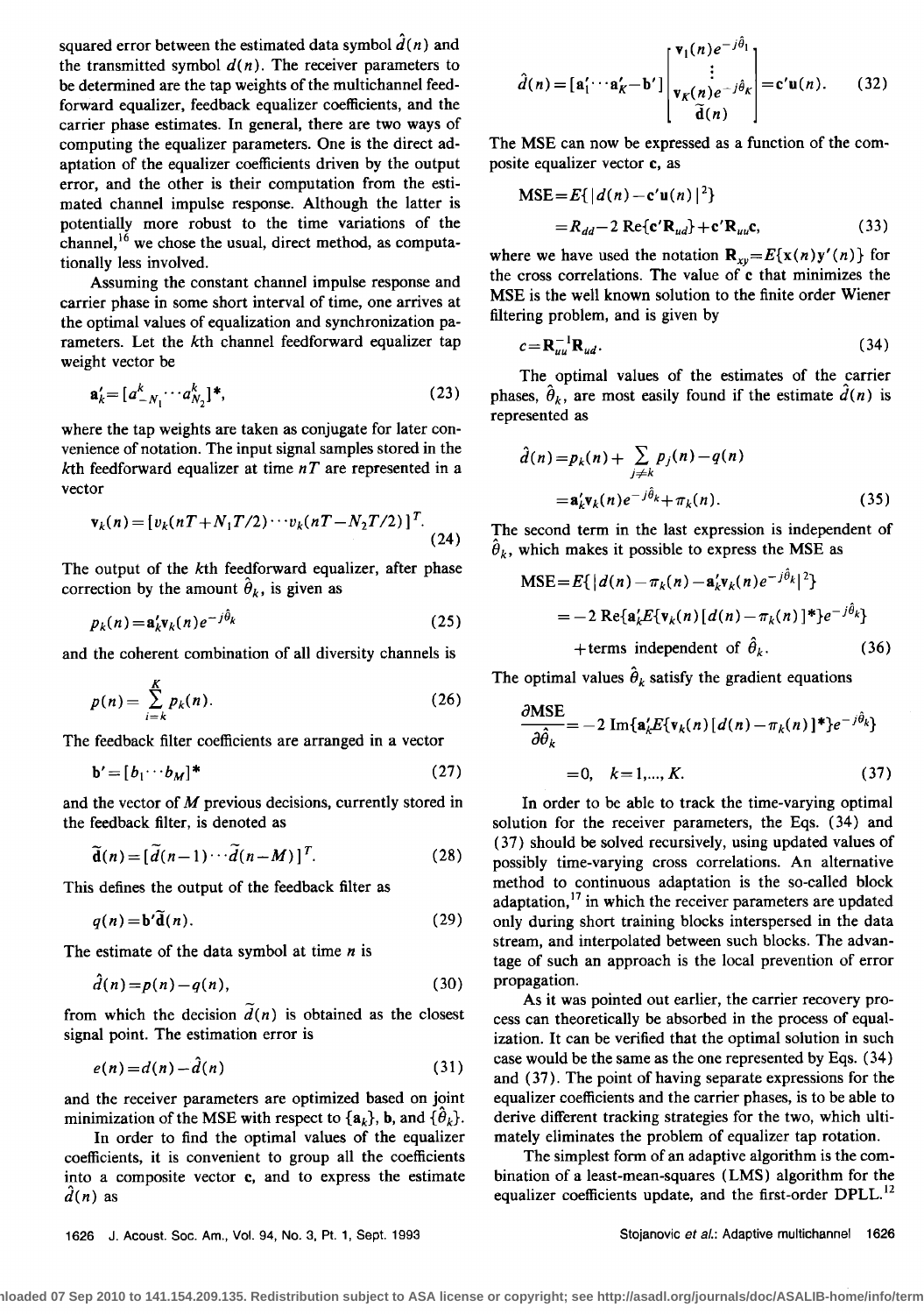**Such an algorithm, however, failed on the UWA channel, primarily due to the poor phase tracking capabilities. In order to obtain improved phase-tracking capabilities, we introduce a second-order multichannel DPLL into the process of joint synchronization and equalization. Using the analogy between the phase detector output of a classical**  DPLL<sup>15</sup> and the instantaneous estimate of the MSE gradient with respect to  $\hat{\theta}_k$ , we define

$$
\Phi_k(n) = \text{Im}\{\mathbf{a}_k'\mathbf{v}_k(n)\left[d(n) - \pi_k(n)\right]^*e^{-j\theta_k}\}\qquad(38)
$$

**as the equivalent output of the kth phase detector. Using the fact that** 

$$
d(n) - \pi_k(n) = p_k(n) + e(n)
$$
 (39)

**the expression (38) is rewritten as** 

$$
\Phi_k(n) = \text{Im}\{p_k(n)\{p_k(n) + e(n)\}^*\}, \quad k = 1,..., K. \tag{40}
$$

**The second-order phase update equations are given by** 

$$
\hat{\theta}_{k}(n+1) = \hat{\theta}_{k}(n) + K_{\theta_{1}} \Phi_{k}(n) + K_{\theta_{2}} \sum_{m=0}^{n} \Phi_{k}(m),
$$
\n
$$
k = 1, ..., K.
$$
\n(41)

**It is assumed here that the same proportional and integral tracking constants are used in all diversity channels, and that perfect loop integration is used. Alternative tracking strategies are of course possible.** 

**The equalizer coefficients are computed adaptively based on the RLS estimation principles. The RLS algo**rithms have become almost a standard in digital signal **processing, due to their superior convergence properties over the LMS algorithm. The RLS algorithm solves for the equalizer tap weight vector as** 

$$
\mathbf{c}(n) = \hat{\mathbf{R}}_{uu}^{-1}(n)\hat{\mathbf{R}}_{ud}(n),\tag{42}
$$

**where the estimated cross-correlation matrices are**   $\hat{\bf R}_{xy}(n) = \sum_{m=0}^{n} \lambda^{n-m} {\bf x}(m) {\bf y}'(m)$ ,  $\lambda$  being the forgetting **factor which accounts for the exponential windowing of**  the past data.<sup>18</sup>

**The long channel responses which require long equalizers, in conjunction with diversity reception, result in high computational complexity if the standard RLS algorithm is used. Instead, a fast transversal filter (FTF) realization can be used for implementation. We have found a numerically stable FTF algorithm presented in Ref. 19 readily applicable for the problem at hand, with minor modifications concerning the incorporation of the eartier phases update equations. The computational complexity of the original algorithm is of the order of 10N, and it can further be reduced by performing periodic instead of continuous update. With currently available processing speeds, and relatively low candidate symbol rates for the long-range UWA telemetry, the computational complexity is not a limiting factor. With 50 Mfiops, and both feedforward and feedback equalizers of length 100, which is representative of the worst observed case for 1000 symbols per second transmission, up to 50 channels can theoretically be accommodated.** 

**The exact performance analysis of the proposed receiver performance in a nonstationary environment is difficult to evaluate. The theoretical analysis of a similar receiver was carried out in Ref. 20 for the case of perfectly known and Rayleigh fading channel responses. The performance bounds for the optimal, infinite length multichannel DFE can be found in Ref. 9, again for perfectly known channels. It is the subject of current study to evaluate analytically the impact of estimation errors on the overall receiver performance, and the results obtained so far indicate possibly large losses at high fading rates. However, by increasing the signaling rate, the channel will stay relatively constant over a larger number of symbol intervals, at the expense of introducing the ISI. Since the proposed receiver is capable of compensating both for the ISI and phase fluctuations, it is suitable for use at high symbol rates, at which the long-range UWA channel stays relatively constant over a period of several hundreds of symbol intervals. This corresponds to moderate fading rates at which we expect no significant losses due to the channel mismatch.** 

## **III. EXPERIMENTAL RESULTS**

**The proposed algorithm was demonstrated on experimental telemetry data, and some of the results are presented here. The experiments were performed in two different long-range UWA channels, namely deep and shallow water channels. The fundamental difference between these two channels lies in the mechanism of sound propagation in each of them. In deep water, propagation occurs in convergence zones, while in the shallow water sound travels over a direct, and a number of bottom and surface reflected paths. Both channels are characterized by extended multipath, with coherence times on the order of a few seconds. The multipath spread was measured to be about 50 ms at 110 nautical miles in deep water, and about 100 ms at 50 nautical miles in the shallow water channel. Propagation in deep water results in a strong, but finite multipath, while the more random nature of reflections in the shallow water channel results in a typical channel response consisting of a fairly stable main arrival followed by an extremely long, unstable multipath. While both channels are typically nonminimum phase, the deep water channd has comparatively much more energy concentrated in the part of the response preceeding the main arrival. Both channels exhibit rapid and irregular phase fluctuations.** 

**The deep water experiment was performed off the coast of northern California in January 1991. The transmission ranges were 40-140 nautical miles, corresponding to 1, 2, 3, and 4 convergence zones. The receiver had a**  vertical array of 12 sensors spanning depths from 500-**1500 m. The shallow water experiment was performed at the New England Continental Shelf, in May 1992. In this experiment, the transmission ranges were 15-65 nautical miles, and the receiver was positioned in about 50-m-deep water with a vertical array of 20 sensors spanning depths** 

```
1627 J. Acoust. Soc. Am., Vol. 94, No. 3, Pt. 1, Sept. 1993 Stojanovic et aL: Adaptive multichannel 1627
```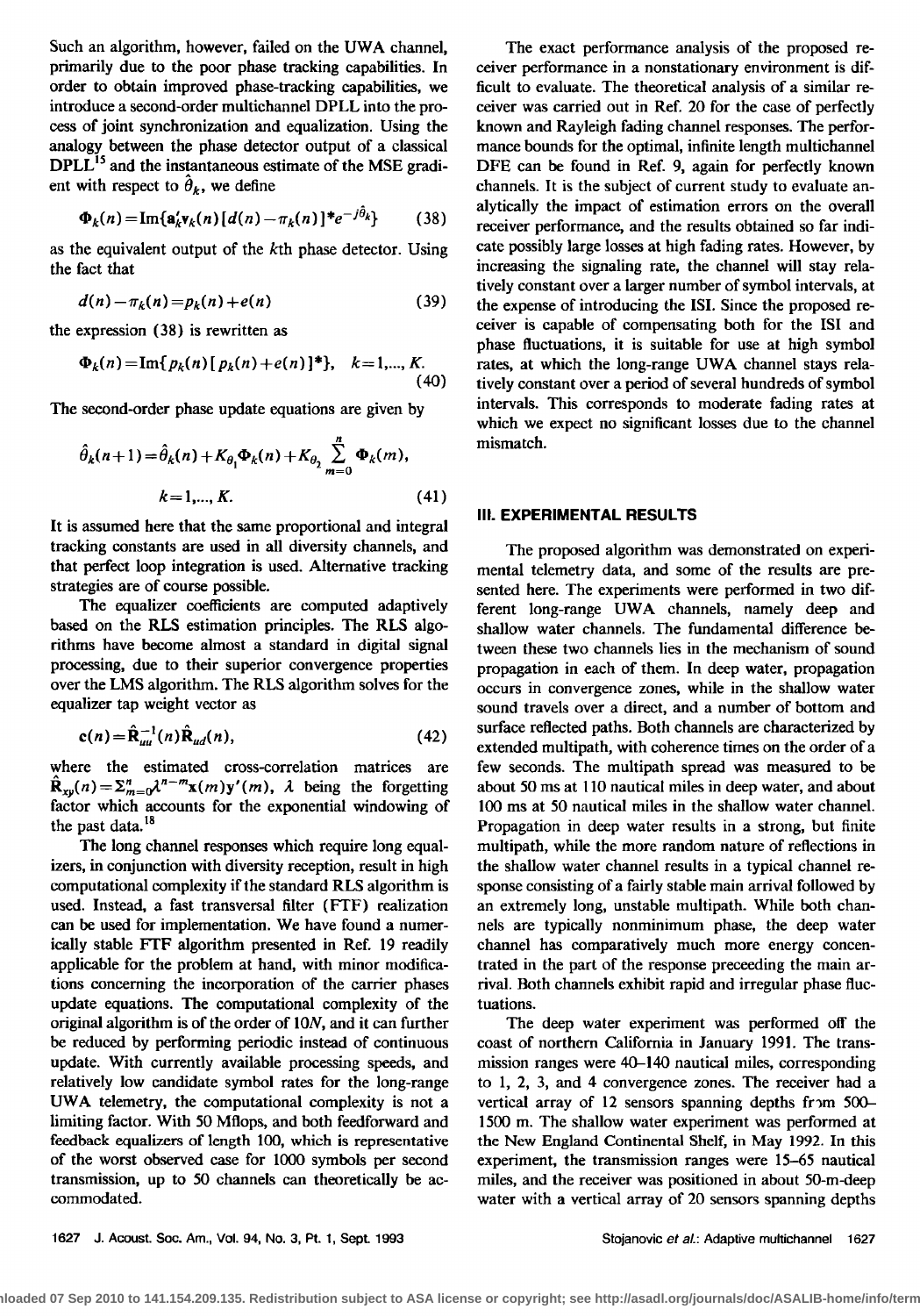**Range: 1 l0 nautical miles** 

#### **Rate: 333 symbols per second; QPSK**

**ß Channel # g** 

**SNRin- 16.08 dB** 

**DEEP WATER** 

#### **Range: 110 nautical miles**

**Rate: 333 symbols per second; QPSK** 

**Channel # 6,8,10** 

## **SNRin~I 6.13 dB**



FIG. 6. Single-channel performance. *FIG. 7. K* **= 3 multichannel performance.** 

**from 15-35 m. The transmitter power in both experiments**  was 193 dB re:  $\mu$ Pa, and a carrier frequency of 1 kHz was **used.** 

**The signaling frame, as shown in Fig. 5, was used with the channel probe consisting of a 13-element Barker code of symbols unshaped at the transmitter. The signals from the data blocks were shaped using a cosine roll-off filter**  with roll-off factor 0.5 and truncation length of  $\pm 2$  symbol **intervals. The modulation formats were QPSK, 8-QAM, and 8-PSK, and the symbol rates were varied from 1-1000 symbols per second. The details of signal design are given in Ref. 21.** 

**For purposes of later comparison, Fig. 6 shows an example of single-channel receiver performance in deep**  **water at 110 nautical miles and 333 symbols per second signaling rate using QPSK modulation. The first subplot shows a snapshot of the channel response as obtained from the Barker probe and indicates the estimated input SNR of about 16 dB. Shown next to it is the input scatter plot which is completely smeared mostly due to the large amount of ISI present at this signaling rate. The algorithm converges in about 2-3 times the total number of taps used, and the mean-squared error plot shows this initial convergence and the proper operation in the subsequent, decisiondirected mode. The estimate of the carrier phase, given in radians as a function of time measured in symbol intervals,**  indicates rapid and irregular variations. The scatter plot of the estimated data symbols  $\hat{d}(n)$  shows the open eye, and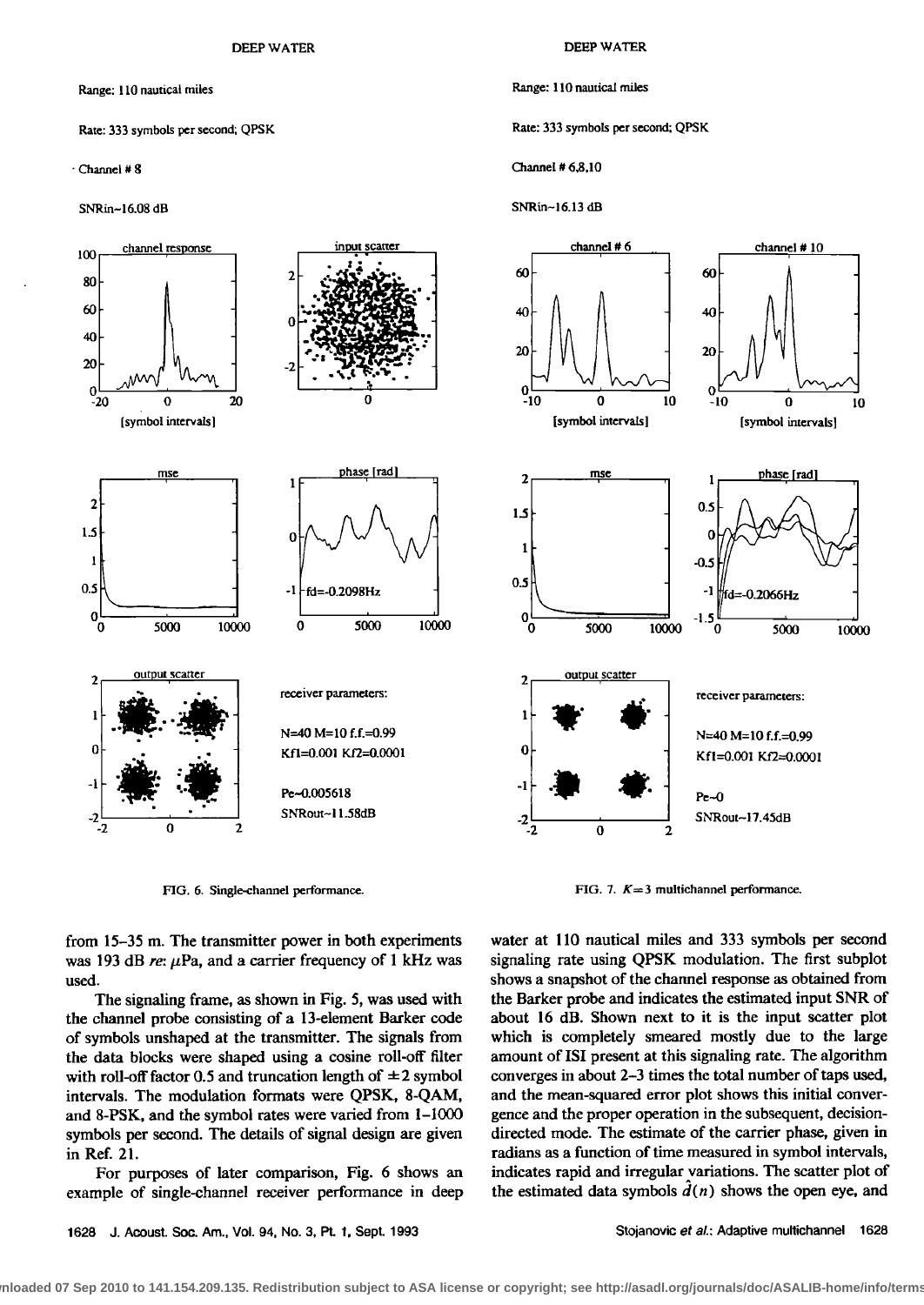## **Range: 110 nautical miles**

# **Rate: 333 symbols per second; 8-QAM**

**Channel # 8,10** 



**FIG. 8. K=2 multichannel performance.** 

**the estimated probability of symbol error is on the order of**   $10^{-3}$ . The output SNR is defined as

$$
SNR_{out} = 10 \log \frac{E\{|d(n)|^2\}}{(1/N_d)\Sigma_1^{N_d}|d(n) - \hat{d}(n)|^2},
$$
 (43)

with  $N_d$  the number of data symbols in a block, which is **taken to be 10 000 for all the presented examples. In this**  case,  $N=40$  feedforward, and  $M=10$  feedback taps were **needed, and these values, together with the forgetting factor of the RLS algorithm and the phase tracking constants are indicated in the figure.** 

**Figure 7 shows the multichannel receiver performance**  obtained at the same range and rate with  $K=3$  channels. **The same channel as that of Fig. 6 was used together with two other channels whose instantaneous impulse responses are shown in Fig. 7. The channels are numbered according to depth, 0 being the one closest to the surface. The estimated phases are shown after the individual Doppler shifts**  of  $-0.18$ ,  $-0.21$ , and  $-0.22$  Hz were removed. The out**put eye pattern shows improvement of about 5 dB with**  respect to the single-channel output SNR. In this case, no **errors were detected in a data block of length 10 000.** 

**An interesting example shown in Fig. 8 is that of 8-QAM transmission over 110 nautical miles at 333 symbols per second. In this case, the single channel algorithm was not able to achieve a high enough output SNR needed** 

# **Range: 48 nauucal nailes**

**Rate: 500 symbols per second; 8-PSK** 

**Channel # 2,4,6** 

**SNRin-21 dB** 



FIG. 9. Single- and  $K=3$  multichannel performance.

**for convergence in the decision-directed mode. However, by using only two channels in a multichannel algorithm, a relatively satisfactory performance was obtained as shown by the output scatter plot.** 

**The shallow water performance results are shown in Fig. 9 for transmission over 48 nautical miles using a rate of 500 symbols per second. An 8-PSK modulation is used here which results in 1500 bits per second equivalent bit rate. Three channels are combined in this example, and the snapshots of their responses are shown in a single plot. There is much more coherence between the channels in this case due to the lower separation between the array elements. The input scatter plot in this case is again completely smeared., and rather than that one, we show the**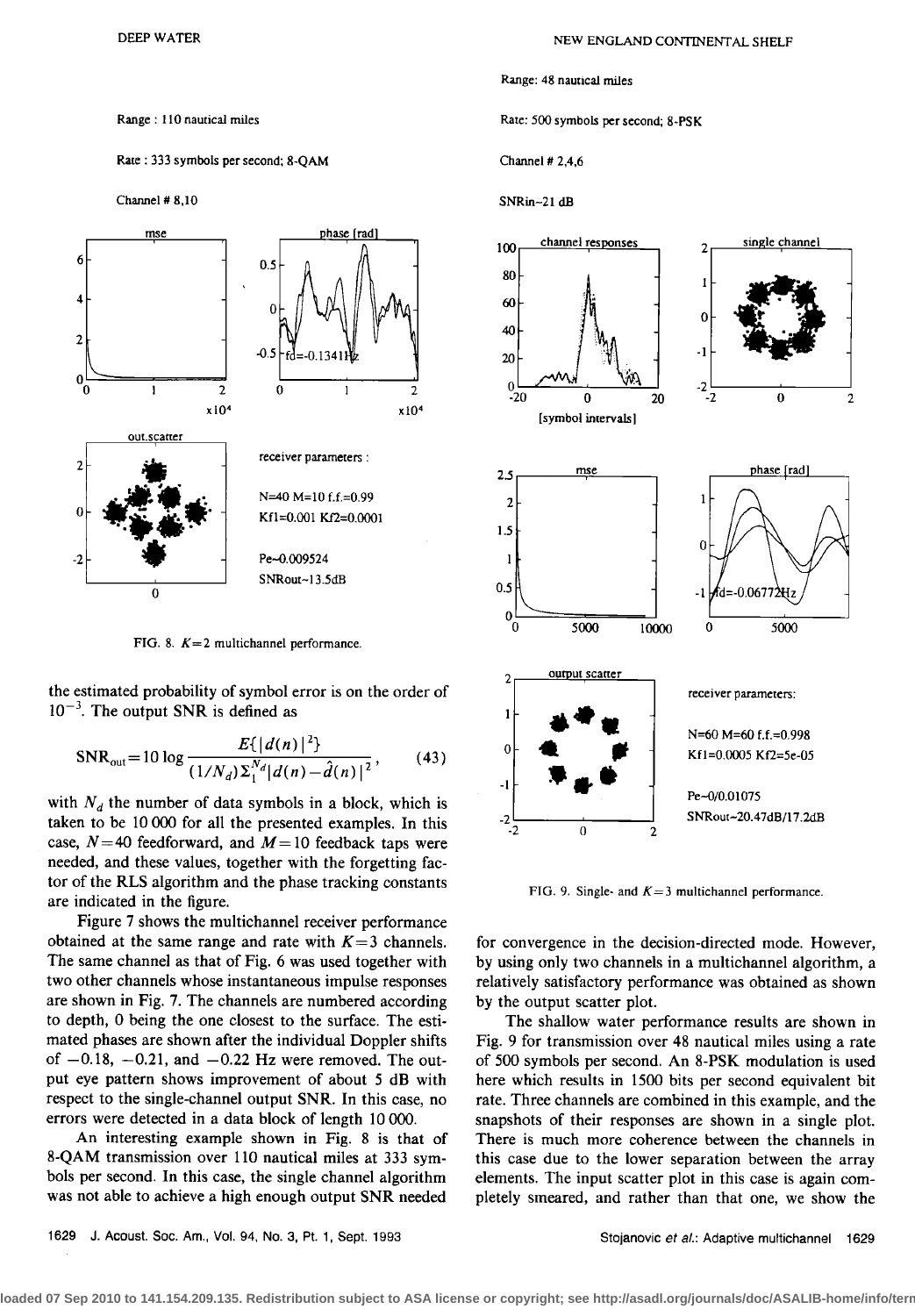**output scatter plot resulting from the application of the**  single-channel algorithm. Although the single-channel al**gorithm converges, the related probability of symbol error**  is estimated to be on the order of  $10^{-2}$ . Combining the **three channels eliminates all the errors and results in about 3-dB better output SNR. It should be noted here that one cannot expect the gain of a pure, no ISI diversity combiner. The deviation from ideal is caused both by the presence of ISI and the noise enhancement in the feedforward equalizers. The amount of degradation depends on the channel structure and the length of the equalizers used. For example, in the case of 333 symbols per second QPSK transmission in deep water we obtained a 5-dB improvement by combining the same number of channels. Taking a closer look at the responses of these channels reveals the presence of a strong second arrival in one of the deep water channels. As it was discussed earlier, since the receiver is capable of synchronously processing multiple arrivals, such a channel structure brings an equivalent of time diversity gain. This fact, together with the fact that shorter equalizers were used in the deep water channel, explains the higher gain obtained in that case.** 

**Finally, we examine the case of QPSK transmission at 1000 symbols per second over 48 nautical miles in shallow water, shown in Fig. 10. The channel in this case spans several tens of symbol intervals, requiring about 100 taps in the feedforward, and at least 80 taps in the feedback equalizer. The single channel performance in this case is limited by poor input SNR and extremely long multipath. Not to be forgotten is the fact that the carrier frequency is the same as the symbol rate used, and that the transducer bandwidth (700-1400 Hz) is actually smaller than that occupied by the signal. Nevertheless, the multichannel algorithm was able to achieve the error free performance in a block of 10000 data symbols, resulting in noticeably clearer output eye pattern.** 

**The results shown here correspond to the maximal rate/range combinations for which we were able to achieve good performance. Excellent results were obtained at all lower rates and ranges, while performance limitations were met at higher symbol rates and longer distances at which the available SNR was insufficiently high.** 

## **IV. CONCLUSIONS**

**In order to improve the performance of a previously designed single-channel receiver for coherent demodulation of acoustically transmitted underwater communication signals, we considered its extension to the multichannel, spatial diversity case. The receiver structure that we**  used is based on the optimal multichannel DFE, but it **incorporates a second-order multichannel DPLL which makes it possible to operate in the conditions of severe Doppler fluctuations met in the UWA channels. An RLSbased algorithm provides fast tracking capabilities needed for the highly dynamic ocean channel.** 

**The receiver performs near-optimal spatial and temporal processing of the received signals by jointly performing MMSE multichannel combining and equalization. This re-**

#### **Range: 4g nautical miles**

**Rate: 1000 symbols per second; QPSK** 

**Channel # 4.6,8,10,12** 

**SNRin- 14.86 dB** 



FIG. 10. Single- and  $K=5$  multichannel performance.

**sults in both implicit diversity improvement obtained by coherent processing of multiple signal arrivals in each of the diversity channels, and the explicit diversity improvement obtained by coherent combining of signals from different channels.** 

**Experimental results justify the earlier speculation that the approach of joint diversity combining and equalization is especially suited for achieving reliable high-speed digital communications over UWA channels. Long-range channels are representative of highly dispersive transmission medium and in addition they exhibit rapid Doppler fluctuations. With QPSK, 8-QAM, and 8-PSK signaling, satisfactory results were obtained with rates up to 300 symbols per second over three convergence zones in the deep water, and up to 1000 symbols per second over 50 nautical**